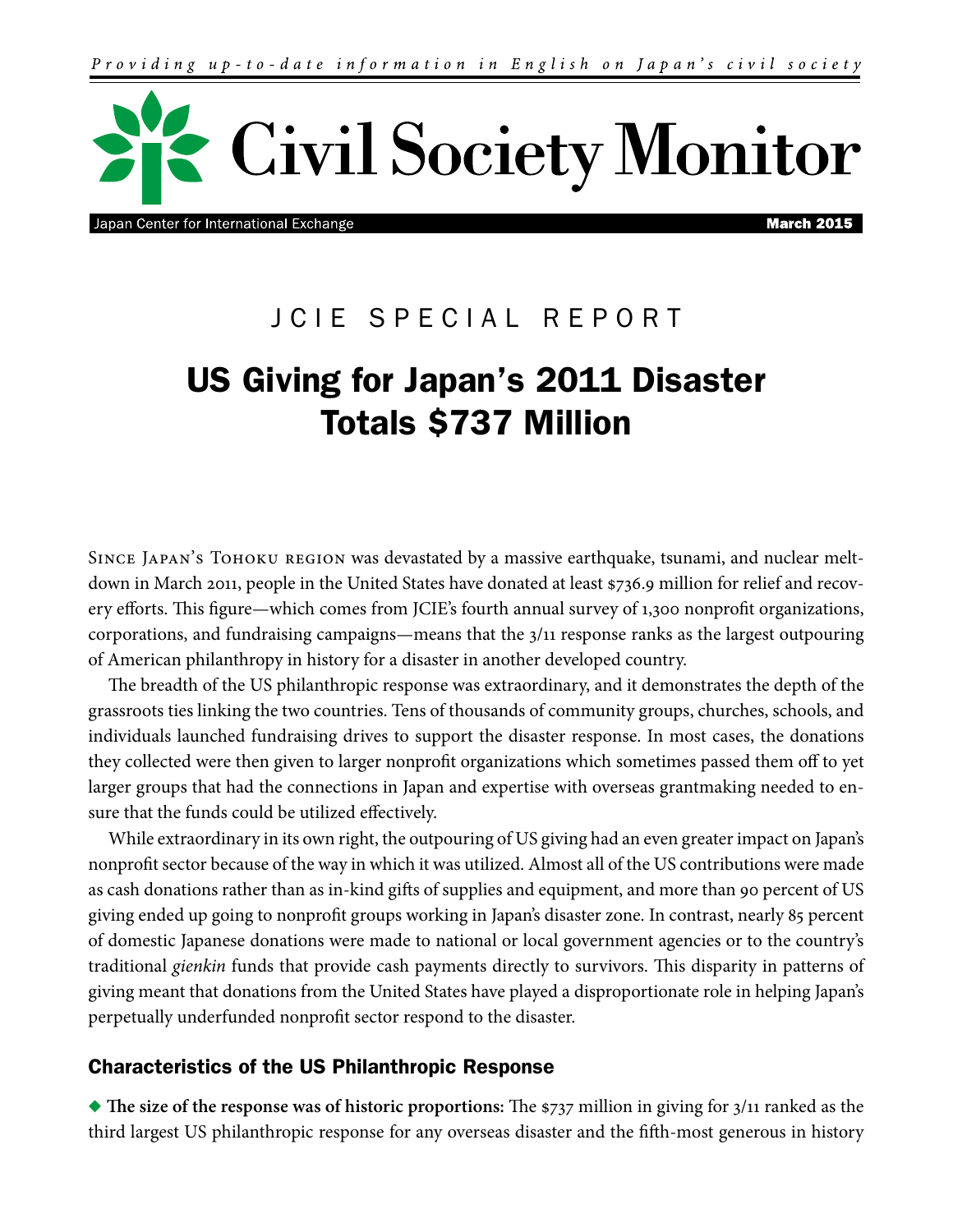for any disaster, trailing only the responses to Hurricane Katrina (\$5.3 billion in donations), the 9/11 attacks (\$2.8 billion), the 2004 Indian Ocean tsunami (\$1.9 billion), and the 2010 Haiti earthquake (\$1.45 billion).

u **It was surprisingly broad-based:** Thousands of groups collected contributions, and more than 330 US nonprofit organizations amalgamated donations and then granted them to Japanese organizations. Of these, 125 groups raised more than \$100,000, nearly 50 collected at least \$1 million, and 18 surpassed \$5 million.

• The response demonstrated the impor**tance of the institutional underpinnings of US-Japan exchange:** More than 75 specialized organizations that focus on various aspects of US-Japan relations launched relief funds—including Japan-Americas societies, US-Japan exchange organizations, US-Japan business associations, and others. Together, they channeled nearly \$50 million to Japan. And many also provided advice and introductions for other US organizations that were raising funds but did not know how to identify capable Japanese groups in the disaster zone.

◆ It also provided evidence of the depth and **importance of US-Japan grassroots ties:** A wide range of groups with educational, cultural, and artistic linkages to Japan mobilized after 3/11. For example, nearly 100 US localities with Japanese sister cities launched fundraising campaigns, collecting more than \$2.4 million. Meanwhile, young American alumni of the Japan Exchange and Teaching Program (JET Program) raised more than \$350,000 for Japanese responders.

| Largest US Fundraising Campaigns for the 3/11 Response* |                                                                  |               |
|---------------------------------------------------------|------------------------------------------------------------------|---------------|
| $\mathbf{1}$                                            | American Red Cross                                               | \$312,000,000 |
| 2                                                       | Save the Children, USA                                           | \$26,153,000  |
| 3                                                       | Samaritan's Purse                                                | \$23,291,000  |
| 4                                                       | <b>Catholic Relief Services</b>                                  | \$23,000,000  |
| 5                                                       | Mercy Corps                                                      | \$16,000,000  |
| 6                                                       | <b>World Vision</b>                                              | \$14,000,000  |
| 7                                                       | Japan Society of New York                                        | \$13,979,000  |
| 8                                                       | Latter-Day Saints Charities                                      | \$13,000,000  |
| 9                                                       | United Methodist Committee on Relief                             | \$12,408,000  |
| 10                                                      | GlobalGiving                                                     | \$10,545,000  |
| 11                                                      | Salvation Army                                                   | \$9,897,000   |
| 12                                                      | Americares                                                       | \$8,800,000   |
| 13                                                      | Give2Asia                                                        | \$8,586,000   |
| 14                                                      | United States Fund for UNICEF                                    | \$7,000,000   |
| 15                                                      | <b>International Medical Corps</b>                               | \$6,679,000   |
| 16                                                      | <b>Buddhist Tzu Chi Foundation</b>                               | \$6,200,000   |
| 17                                                      | Direct Relief/JACL                                               | \$6,034,000   |
| 18                                                      | Church World Service                                             | \$5,094,000   |
| 19                                                      | Japan-America Society of Hawaii                                  | \$4,474,000   |
| 20                                                      | Sasakawa Peace Foundation USA                                    | \$4,399,000   |
| 21                                                      | United Way Worldwide                                             | \$4,159,000   |
| 22                                                      | Architecture for Humanity                                        | \$4,106,000   |
| 23                                                      | Japanese Cultural and Community Center<br>of Northern California | \$4,049,000   |
| 24                                                      | <b>International Rescue Committee</b>                            | \$3,900,000   |
| 25                                                      | Operation Blessing International                                 | \$3,370,000   |
| 26                                                      | Peace Winds America                                              | \$3,306,000   |
|                                                         | 27 Japan Center for International Exchange                       | \$3,295,000   |
| 28                                                      | Operation USA                                                    | \$3,094,000   |
| 29                                                      | K.I.D.S. (Kids in Distressed Situations)                         | \$3,000,000   |
| 30                                                      | IFRC at the UN                                                   | \$2,995,000   |
| 31                                                      | Evangelical Lutheran Church in America                           | \$2,900,000   |
| 32                                                      | American Jewish Joint Distribution<br>Committee                  | \$2,791,000   |
| 33                                                      | Asian Access Life Ministries                                     | \$2,715,000   |
| 34                                                      | US-Japan Council                                                 | \$2,623,000   |
| 35                                                      | Lutheran Church-Missouri Synod                                   | \$2,300,000   |

\*Estimates of funds raised in the United States by nonprofit organizations as of March 2015. Some groups also raised funds outside of the United States, which are not included in their totals.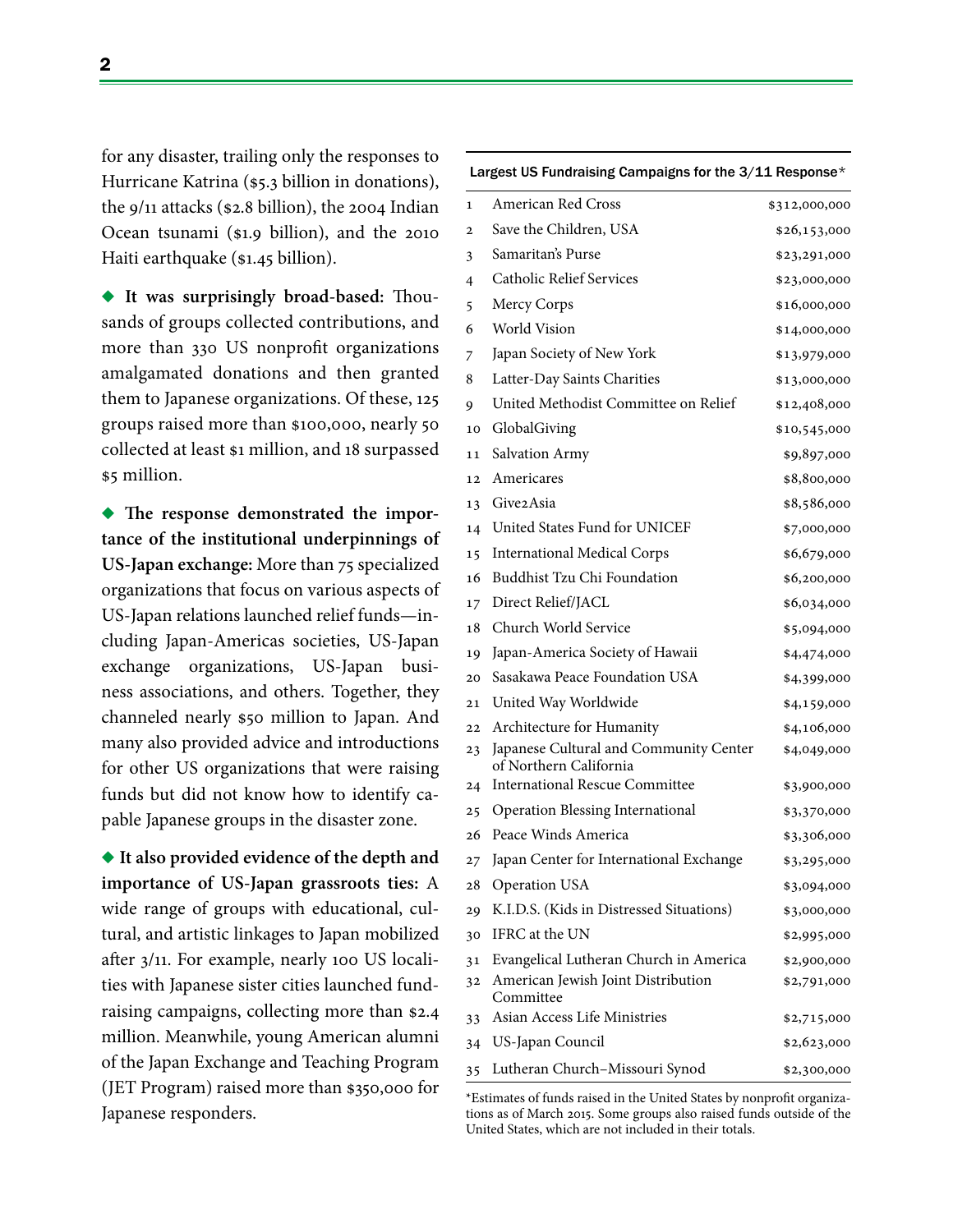◆ Humanitarian organizations and faith-based organizations were best-equipped to fundraise on a **large scale:** Seven out of the ten organizations that collected more than \$10 million regularly respond to humanitarian emergencies around the world, including the American Red Cross, Mercy Corps, and World Vision. Meanwhile, faith-based organizations, such as Catholic Relief Services and Samaritan's Purse, raised more than \$135 million for 3/11, even though many had limited historical ties to Japan. For instance, Jewish charities raised more than \$4.4 million while Islamic Relief USA collected almost \$270,000 in donations.

u **American donors emphasized long-term recovery over immediate relief:** More than half of US giving went for long-term recovery efforts—rebuilding community ties, psychosocial care, nonprofit sector strengthening, etc.—rather than emergency relief, which was fortunate because this best suited Japan's needs as a developed country with sufficient access to emergency supplies.



#### Survey methodology

This report updates earlier JCIE surveys, which have been published annually since March 2012. JCIE staff in New York and Tokyo have gathered information from nearly 1,300 American and Japanese organizations, including 707 US nongovernmental organizations, 493 US corporations, 53 of Japan's leading nonprofit organizations, and 9 Japanese consulates that accepted funds from American donors. Information was collected via telephone, email, and online research to come up with an aggregate total for US giving in response to the 3/11 disaster.

The estimate includes corporate donations, foundation giving, and individual donations through US-based organizations. It counts funds that are disbursed or committed to Japan, and it excludes contributions from US government agencies. Since donations tend to pass through multiple organizations' accounts while being channeled to groups working on the ground in the disaster zone, special attention was paid to minimizing the potential for doublecounting of donations.